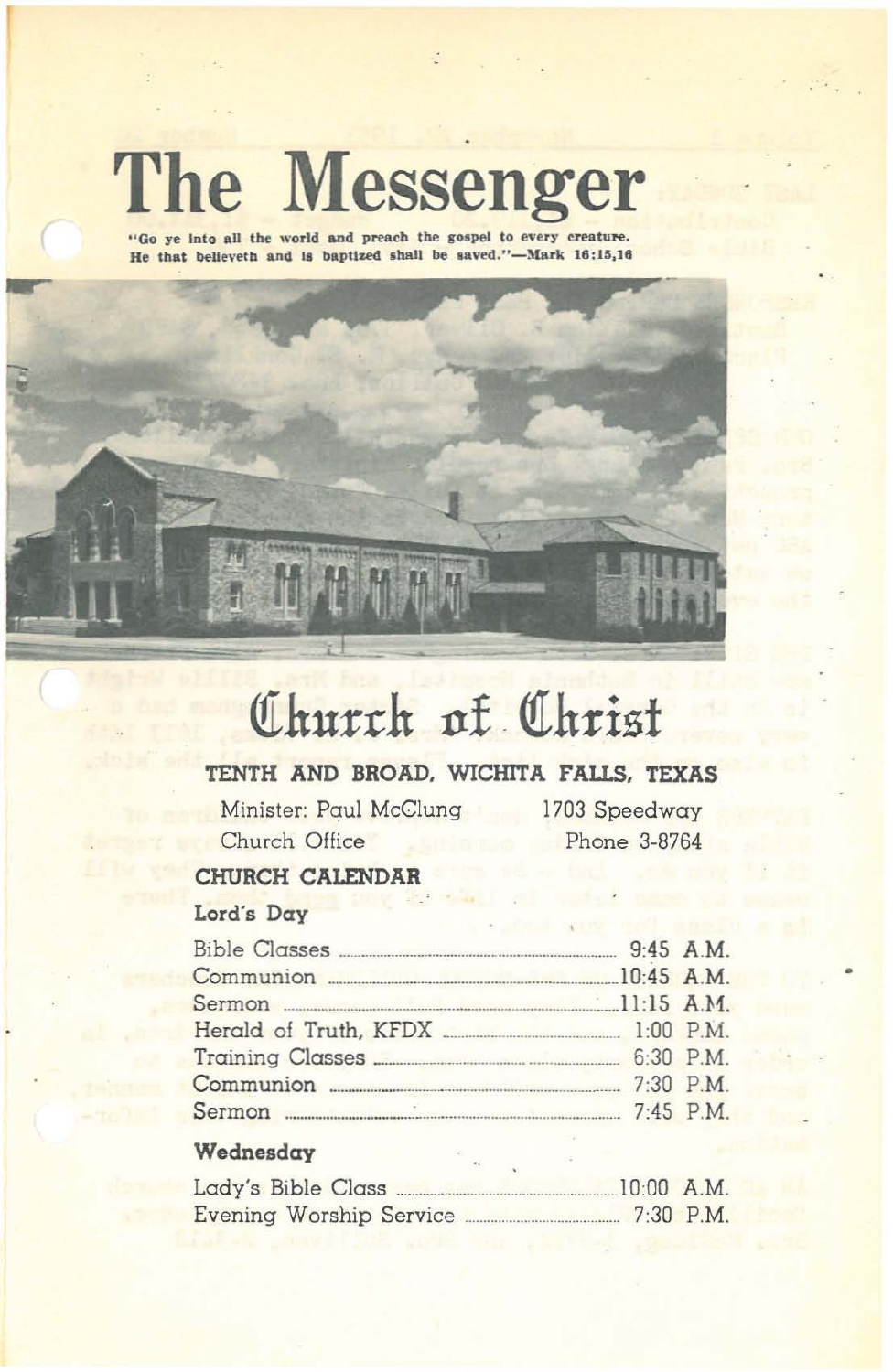"

LAST SUNDAY:

Contribution - \$1,119.20 Budget - \$1,341.00 Bible School Attendance - 535 Goal - 750

RESPONSES DURING THE PAST WEEK:

Baptized: William E, Oliver, 3755 Stu. Sqd, SAFB Placed Membership: Mr. & Mrs. M. E. Conkling, 1810 Collins, Pho. 3-8077

OUR SPEAKER TODAY is Bro. James Willeford of Abilene. Bro. Paul McClung, our regular Minister, is doing the preaching in a meeting at Tulia, Texas. He will return Nov. 26. Bro. Willeford is the speaker on the ABC net work radio program, "The Herald of Truth", and we extend to him a hearty welcome. His subject for the evening service is: "Salesmanship for Christ".

THE SICK: Mrs. Seth Cunningham and Mrs. Alma Sterne are still in Bethania Hospital, and Mrs. Billie Wright is in the General Hospital. Sister Cunningham had a very severe heart attack. Mrs. J. K. Ricks, 1613 14th is also on the sick list. Please report all the sick.

FATHERS AND MOTHERS, don't deprive your children of Bible study on Sunday morning. You will always regret it if you do. And - Be sure to bring them. They will cease to come later in life if you send them. There is a class for you too.

TO THE PARENTS OF PRE-SCHOOL CHILDREN: The teachers need your help. They need full names, addresses, phone numbers, and the birthdates of your children, in order to properly place them. They are anxious to serve you and your children in a more efficient manner. and they will appreciate your volunteering this infor**mation.**

AN ADDITIONAL TELEPHONE has been added to the church facilities. Please note them for your convenience. Bro. McClung, 3-8764, and Bro. Sullivan, 2-3418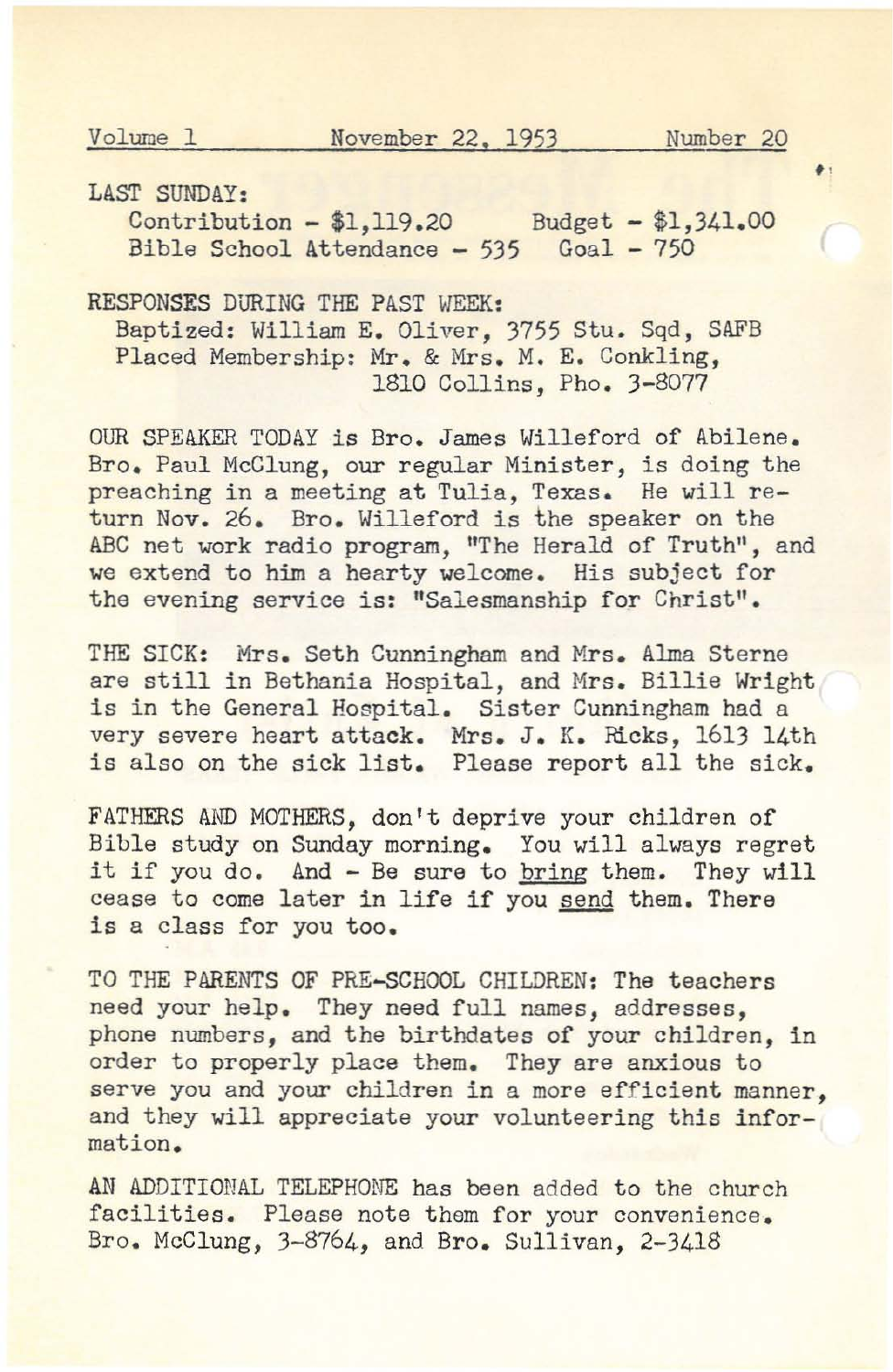56 HAVE RESPONDED to the invitation since October 1, and 32 of these were baptisms. These illustrate the tremendous effect of bringing someone to our Bible classes and worship services. You can do more than you think. Someone is ready to come because of a friendly word and a personal invitation from you. Bring a friend and save a soul.

THE TELECAST FILM featuring Bro. Willeford on the subject: "Life Without Liquor", will be previewed in the auditorium this afternoon at 3:00 by many church leaders in the area. A large audience viewed the film last Wednesday evening, through the courtesy of Bro. Lewis Foster. Bro. Willeford's recent delivery of this sermon over the ABC net work attracted nation wide attention. You are invited.

TURN IN YOUR "INFORMATION SHEET" today if possible. We are anxious to publish the new church directory. The other information is badly needed also, especially the family data which lists all members of your family and the birthdates of pre-school children. If you need additional forms, please call the office.

83 LADIES ATTENDED Bible class last Wednesday morning at 10:00. After class this week, the ladies will prepare a number of Thanksgiving baskets for the needy. Call Mrs. Lewis Foster, phone 7-7195, as to what you should bring to help fill <sup>a</sup> basket.

THERE ARE CLASSES FOR ALL AGES at 6: 30 each Sunday evening. They afford opportunity for additional Bible study and some specialized training in carrying on the work of the church. Bro. McClung's Training Class for Men at that hour is an example. There were 154 present in the classes last week, and more of us should take advantage of this extra training. Come this evening.

SENIOR CHORAL PRACTICE: Tuesday nights, 7: 45 JUNIOR HIGH CHORAL PRACTICE: Saturday mornings at 10 JUNIOR CHORUS: 4th, 5th & 6th graders, Tuesday at 4p.m.

(